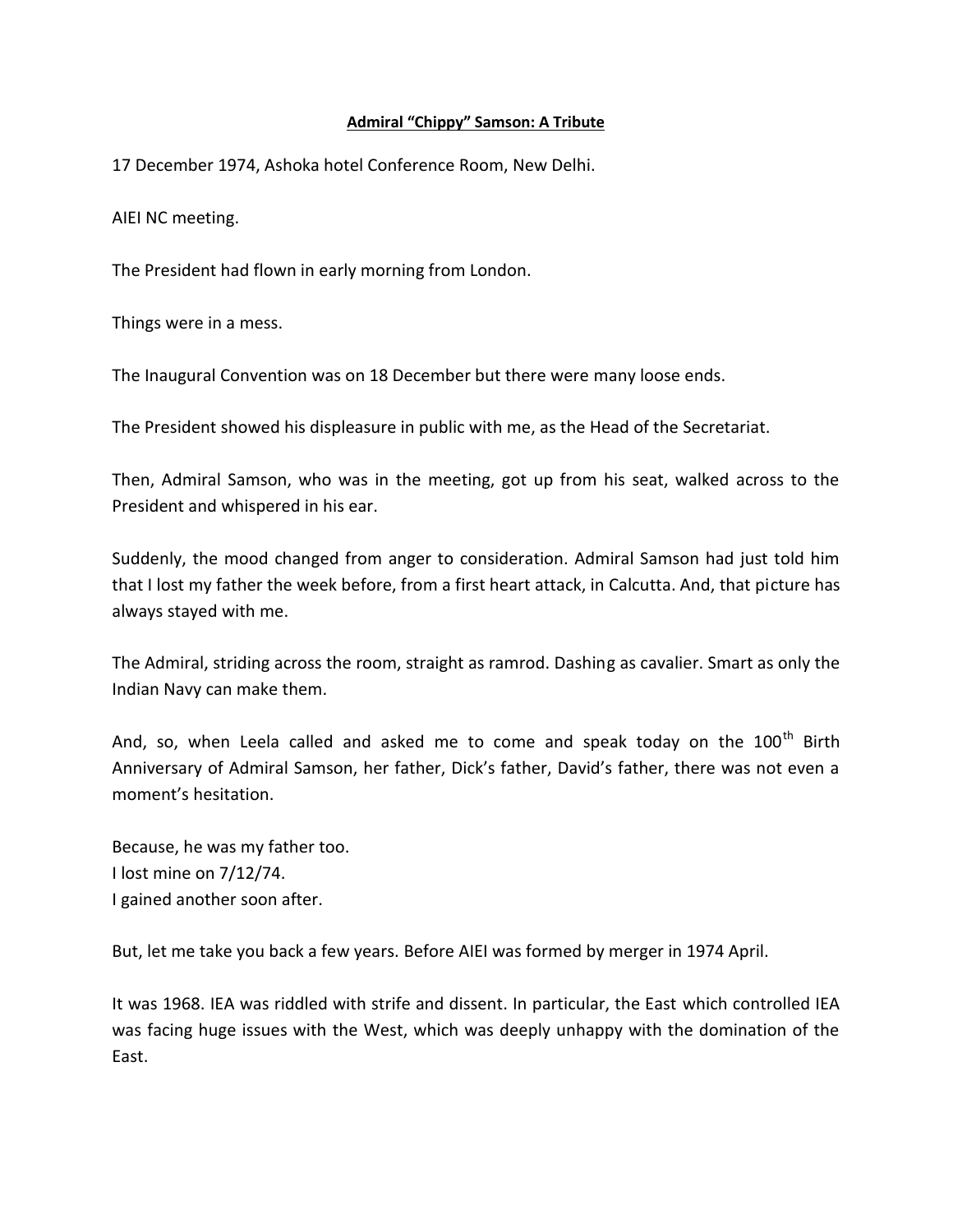Two men emerged at that time to lead. Sanjoy Sen in the East. Admiral Samson in the West. Sanjoy Sen said to me, lets go to Bombay, lets meet Admiral Samson, lets try to resolve the issues by meeting face to face.

And, so we went.

And, met in the Bombay Chamber.

Admiral Samson in his special cream linen suit.

And, I can never forget how he introduced himself.

"Call me Chippy", he said.

And, the world changed for the better.

The 2 leaders hit it off like a house on fire.

All differences were resolved.

A new Constitution was adopted.

Proposed by Admiral Samson, Sanjoy Sen became President and proposed by Sanjoy Sen, Admiral became VP and, the next year, the National President.

Our first PSU President who then headed Mazagon Docks and was building the Naval Frigate.

Admiral went on to be honoured for his services to MDL.

And, he was honoured by Industry as he then worked to forge the merger which created AIEI, CII's predecessor body.

After his retirement from Mazogon Docks, he moved to Delhi with Philips and continued to be deeply involved in the building of AIEI/CII.

As a Council Member.

As the Chairman, Trade Fairs, a new, highly successful activity.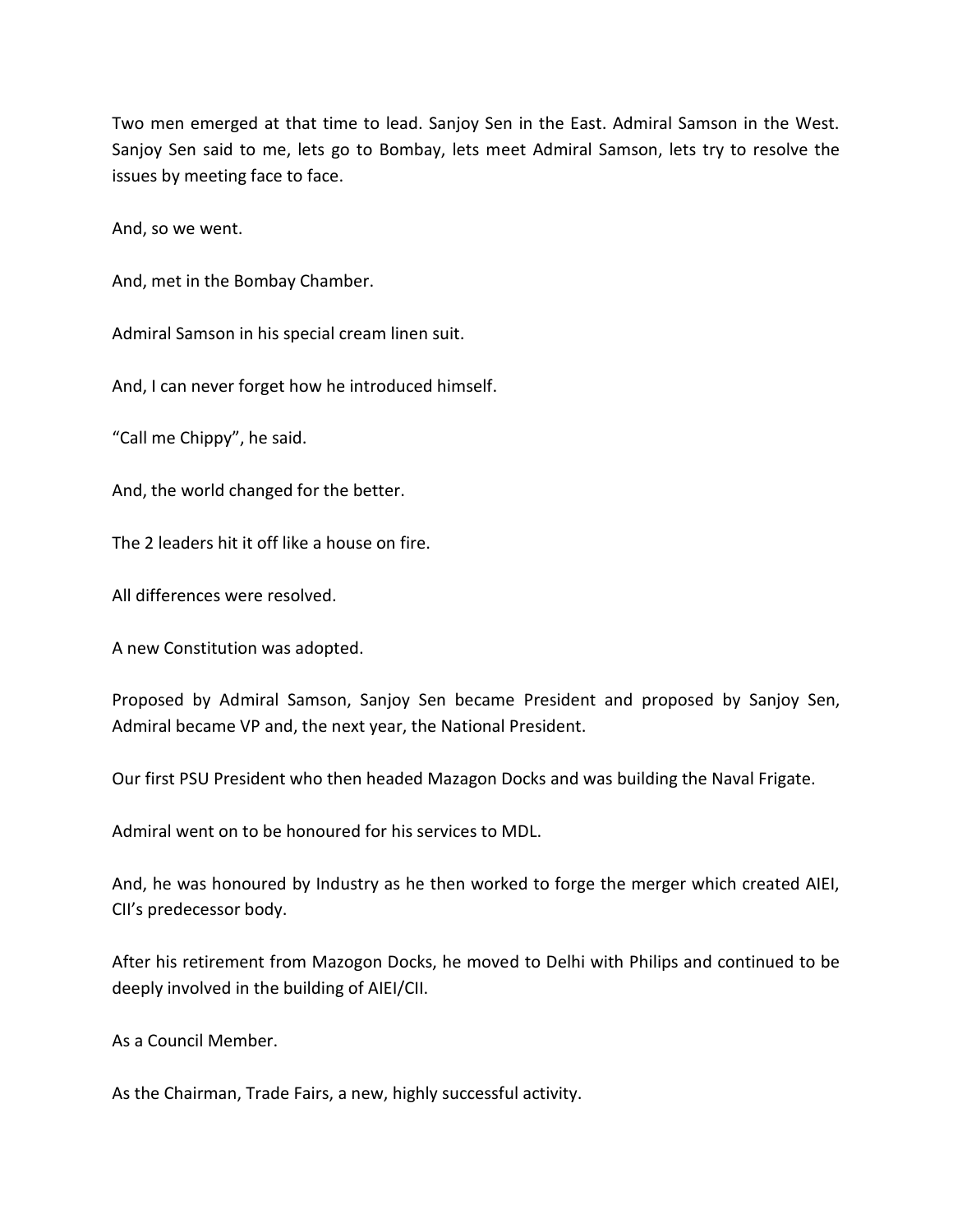As Chairman of the Members Committee.

As a Mentor to the Secretariat.

Those were golden years of building AIEI and we were so fortunate to have a deeply caring father figure resident in Jorbagh, around the corner from our office.

The uniqueness of Admiral was his Japanese-ness. Country first, self last, very unlike and Indian who normally puts self first.

He was firm and direct in his manner but full of charm, connecting him to people with warmth and affection.

He could 'sweet-talk' anybody, anywhere, anytime. The charm offensive was always ready. Always connecting him to people who then just loved this amazing personality. Full of humour, usually cracking jokes at himself, ready for a laugh and making everyone around him feel the happiness of being with him.

This multi-sided person had the unique quality of courage and determination, perseverance and patience, underneath the humour, the charm and the light-hearted banter. Building ships in Mazdock or commanding the NDA or a fleet, he was a flag bearer of courage.

So, necessarily, in today's world, when people speak of Values, he was a role model. He did not know any other way than to be honest, to be a person of the highest integrity, to be absolutely upright in all his dealings. So, where does one find such a man? "The Complete Man". Combining in himself so many qualities and strengths. If we had even one of these, we would be fortunate. Not just the complete man, but a great man. A man to follow, to love, to respect and to admire.

Sometimes, such people are not family-minded, only driven by career and work. Not so, Chippy Samson. His family was his first love and a source of immense pride.

I remember this man of many parts especially for his incredible role of leadership in the CII, of the CII in the 1970s and 1980s. We were few then. All soldiers, no "Generals". We worked side by side, through the most difficult years to build a different kind of institution. Going beyond industry, being national, engaging the world, creating partnerships and building up brick by brick. He held our hand and lifted our spirits And his pride in the institution, and all of us in it,